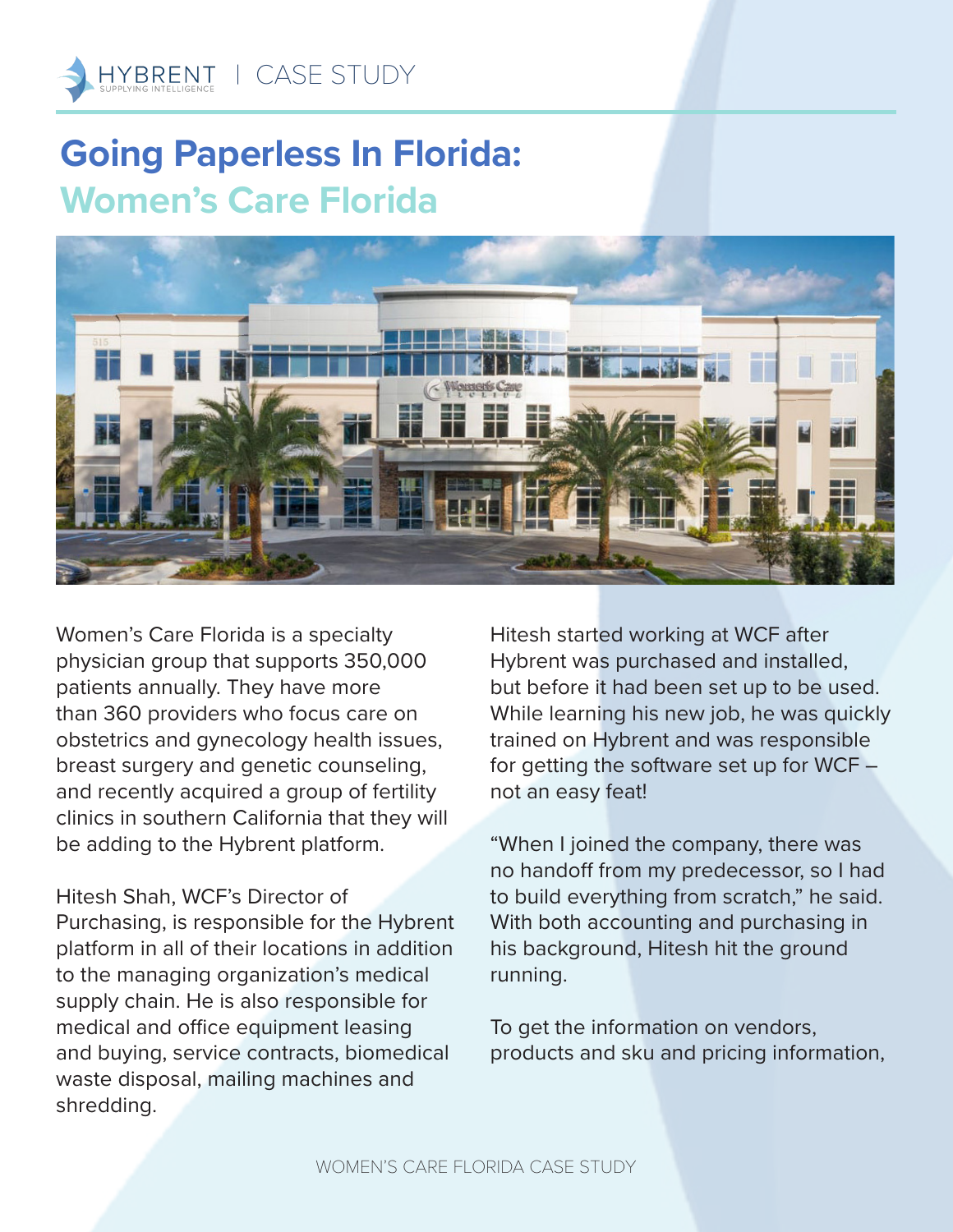

Hitesh worked closely with the accounting team to collect the data needed. He contacted all of WCF's vendors to obtain material usage reports from the previous year and to help him understand their business better. Once he tracked down all of the information, he passed to the Hybrent team for uploading into the platform.

us to save money by negotiating better pricing as a good customer," Hitesh said. He does admit that being new, implementation was probably more challenging than normal. "But my contact at Hybrent was great at getting back to me right away, so we had great communication from the start. Even today, that person gets back to me right away."

**"Our biggest goal for the system was to go paperless," Hitesh said. "Because WCF has so many locations, this was a must-have." With ordering, receiving** 



**and invoicing paperless, it was easier for accounting to reconcile the documents and pay invoices in a timely fashion.** 

"Our biggest goal for the system was to go paperless," Hitesh said. "Because WCF has so many locations, this was a musthave. Having Hybrent integrate with our Sage 100 software online was especially important to our accounting team." With ordering, receiving and invoicing paperless, it was easier for accounting to reconcile the documents and pay invoices in a timely fashion. "Vendors were happy with us for paying on time, which allowed

"But once everything was set up in Hybrent, it was a very smooth process," Hitesh notes. Each WCF location had one or two people ordering the medical and office supplies and someone assigned to approve the orders when placed. When the items arrived at the location and were received, the invoice was immediately sent to accounting for payment – we were able to complete all of this online with Hybrent.